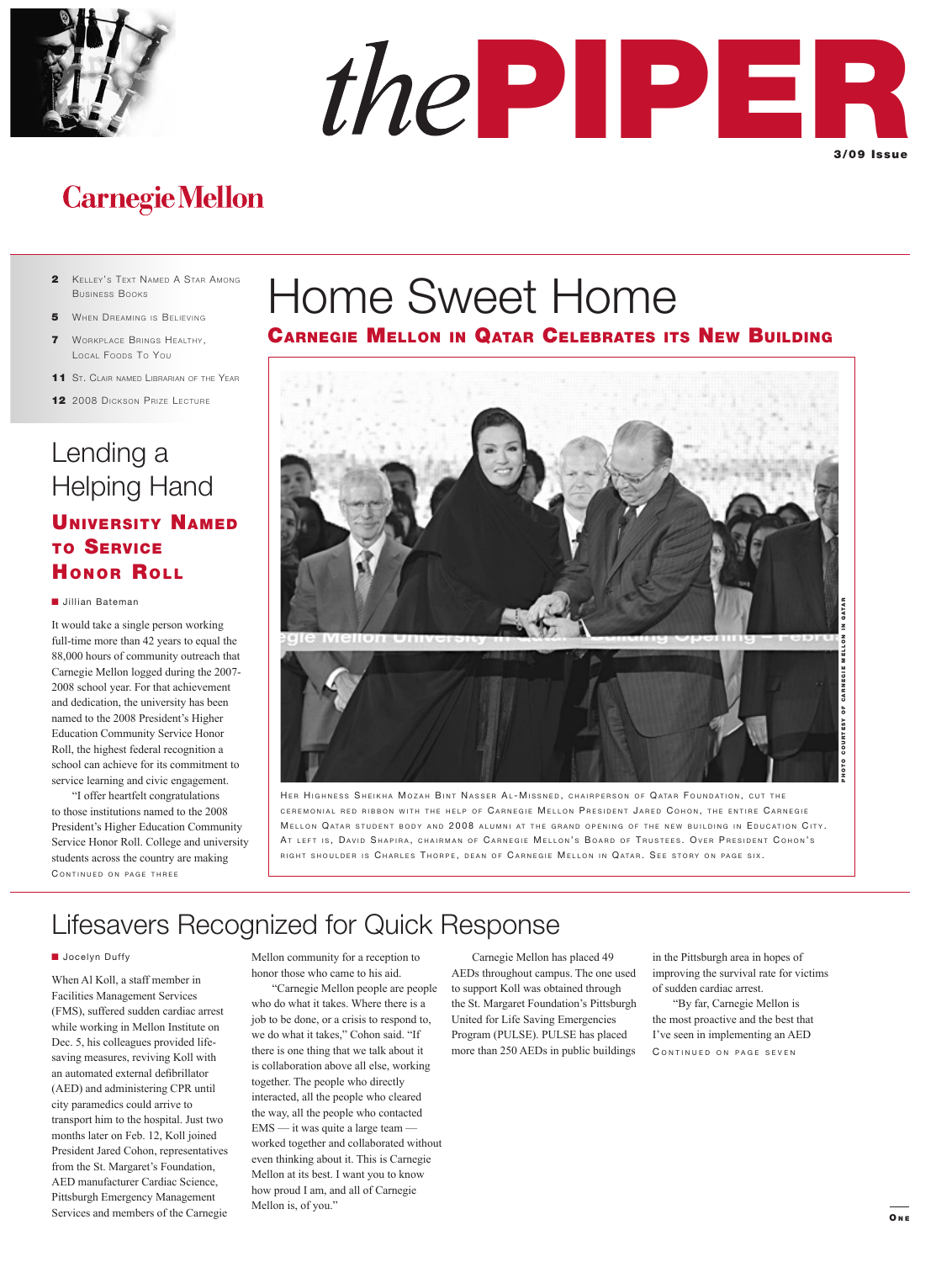### Q&A With Robert Kelley: On His Book's Star Performance

#### **Mark Burd**

*Robert Kelley's book "How to Be a Star at Work: 9 Breakthrough Strategies You Need to Succeed" was recently selected as one of "The 100 Best Business Books Ever Written" by Jack Covert, longtime CEO of 1-800-CEO-READ, the largest seller of business books in the United States. Covert told Kelley that what made his book stand out was its strong research base, its de-bunking of myths about star performance and its unique approach to developing talent and improving productivity.*

 *Published in the late 1990s, "How to Be a Star at Work" was a Business Week and Amazon.com bestseller, and it continues to sell well today.* 

 *The Piper caught up with the author and adjunct professor of management at the Tepper School of Business to find out about his research and exactly how to become a star at work.*

#### What inspired your research of "star performers?"

This project was an outgrowth of my book "The Gold-Collar-Worker," in which I described this new breed of workers whose value to the market place is their brainpower. Some executives at AT&T's Bell Labs had read my book and asked me if I'd be interested in study-



in addition, Carnegie Mellon University does not discriminate<br>in admission, employment or administration of its programs on<br>the basis of religion, creed, ancestry, belief, age, veteran status,<br>escual orientation or gender

Inquiries concerning application of these statements should<br>be directed to the Provost, Carnegie Mellon University, 5000<br>Forbes Avenue, Pittsburgh, PA 15213, telephone 412-268-6684<br>or the Vice President for Campus Affairs, Carnegie Mellon University publishes an annual campus security<br>carnegie Mellon University's security, alcohol and drug,<br>and sexual assault policies and containing statistics about the<br>number and type of crimes cormmitted o cmu.edu/police/. Obtain general information about Carnegie Mellon University by calling 412-268-2000. Produced for Media Relations by the Communications Design Group, March 2009, 09-426.

ing their gold-collar workers. They're specific concern was: "We hire the best and brightest from around the world. Why is it that only a small percentage of them become star performers who give out-sized productivity and valueadded benefits to the organization? What separates these star performers from the average performers? If we figure out this difference, can we teach it to the average performers to boost their performance?" I jumped at the chance and pulled together a team, which in the early stage included Dick Hayes in Carnegie Mellon's Psychology Department.

#### Did your research indicate that there was a unique pattern of behavior associated with successful employees?

Yes, in fact the findings of our study made two important discoveries. First, stars are not born. Many people mistakenly believe that individual characteristics, such as cognitive abilities, social skills and personality factors, make the difference. We tested these and came up empty. Our second major finding is that stars are made, not born. After observing how stars and average performers do their work day-in and day-out, we noticed that stars use nine work strategies that power their performance. These strategies include taking initiative, knowledge networking, self-management, big-picture perspective, followership, leadership, teamwork, organizational savvy and show-and-tell.

#### How do these concepts translate into today's climate?

Two ways. First, they allow workers to be more productive which is absolutely essential during a downturn. Higher productivity will lead to greater profitability. Second, without a doubt, average performers are at greatest risk in today's economic climate. As companies look to reduce their headcounts or otherwise scale back on projects, being a star performer is an added insurance policy that your position will be more recessionproof.

#### You currently teach a course at the Tepper School, titled "Developing Star Performers," based on your research and the concepts explained in your book. In doing so, what outcomes were you hoping to achieve?

The Tepper School of Business is chocked full of incredibly bright students with remarkable statistical and analytical capabilities. However, as my research suggests, cognitive skills and technical competence alone are not enough to be a star performer in the real-business world. I want students to understand the importance of the "star strategies" and to give them a perspective on human behavioral conditions that will benefit them throughout their career, as well as in their personal lives. My goal is to help



ROBERT KELLEY'S BOOK "HOW TO BE A STAR AT WORK" WAS PICKED AS ONE OF THE BEST 100 BUSINESS BOOKS EVER WRITTEN.

jump start their careers. If they can be on the star trajectory from Day One, then the returns to them — financial, career-wise and personal — as well as to the Tepper School, are enormous.

#### Do the strategies you teach have applications in business as well as at home?

Most certainly, the same strategies that empower success in the workplace can help individuals to achieve a happy and healthy life outside of work. For instance, in families, practicing positive communication and understanding the principles of leadership and followership are very important. Furthermore, these principles will enhance an individual's impact within their community, helping achieve positive results through work with their church or other community organizations.

#### What sort of feedback have you received from students or alumni that have taken your class?

I hear from numerous alumni telling me how much the course helped them get off to a good start and to outperform their peers from other B-schools. I'm particularly pleased when current students tell me that they registered for my course because one of our alumni told them how valuable the information is.

#### Based on the success of your book and your course at the Tepper School, what's next?

In terms of research, several significant areas were highlighted by our initial

research that warrant further study. One area deals with helping women and minorities succeed. These groups have traditionally faced more barriers trying to become star performers and have had less access to this type of information, which would help them succeed. When women and minorities learn the star strategies, their productivity skyrockets. So, I want to extend the research to probe deeper into what we can do to help even more women and minorities succeed.

 Another area of potential research deals with cross-cultural performance in the workplace. I would like to examine how the principles that we have identified for workplaces based in North America will apply to other cultures, and viceversa. I'm particularly interested in those few people who are able to be a star performer not only in their home country, but also in other countries.

#### How well will the research stand the "test of time" as new generations take over?

I'm hard-pressed to see why not. The principles are as valid today as a decade ago and, I think, will be for the foreseeable future. However, since our research on star performers, significant changes in communication technology, from cell phones to the Internet, have occurred. Plus, with more people working in virtual workplaces, whether at home, cars or planes, as well as the effects of a global workforce, I would like to examine how these fit into the puzzle.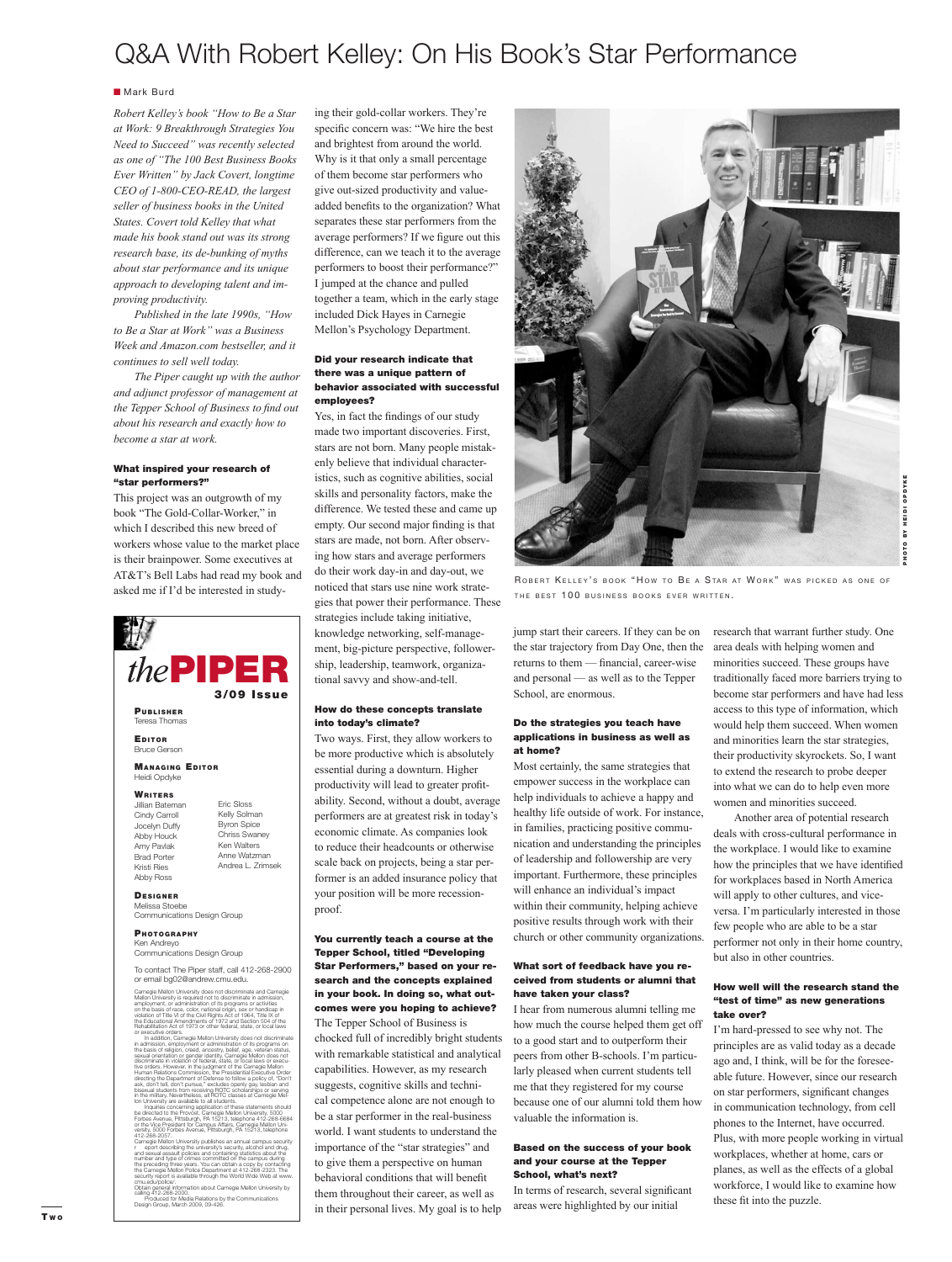### Designated Smoking Areas Named; Policy To Be Enforced Aug. 1

#### **Heidi Opdyke**

Nearly 2,400 members of the campus community participated in a recent online survey that assisted a diverse, 18-member, university-wide committee in selecting about 30 sites to designate as outdoor smoking areas.

 Madelyn Miller, director of Environmental Health & Safety said the locations will continue to be reviewed as the committee receives additional feedback. The sites are designed to be away from walkways and building air intake vents. The old policy required smokers to be at least 20 feet away from any building entrance, air intake or open window.

Sites were agreed upon by a di-

verse cross-section of campus representatives, which included smokers and non-smokers on the committee.

 To download a map of designated smoking locations, please visit www. cmu.edu/ehs/policies/smoking.html. The new smoking policy is being

phased in over the next several months,

proved by the President's Council, Faculty Senate, Student Senate, the Graduate Student Assembly, the Student Dormitory Council and Staff Council, was passed in support of the Healthy Campus 2010 initiative, a university-wide effort to make the campus a healthier place to live, work and play

campus," Barkin said. "Social norms around smoking are changing, and we're part of that movement."

 Smoke-free zones include the Cut, the Hamerschlag Mall, the Children's School and tennis courts, the Cyert Center and its playground, and areas around athletic facilities, including

#### TO DOWNLOAD A MAP OF SMOKING LOCATIONS, PLEASE VISIT WWW.CMU.EDU/EHS/POLICIES/SMOKING.HTML.

said Miller and Anita Barkin, director of Student Health Services (SHS).

 University Police will start enforcing the new policy on Aug. 1. There will be a \$25 fine for each violation of smoking in a non-designated area and/or not properly disposing of cigarette butts. The policy, overwhelmingly apby 2010. Barkin realizes that the new policy may inconvenience smokers, but she feels it's a necessary step to reach the Healthy Campus 2010 goal.

"I think we're here, first and foremost, for the health of our students. We want to provide a healthy environment for our students, and we want a green

Gesling Stadium and the intramural field. Student Health Services, Human

Resources and EHS are partnering to launch a free smoking cessation program for students, faculty and staff. Information about the program will soon be available on the SHS and EHS Web sites.

### Cited for Service

CONTINUED FROM PAGE ONE

a difference in the lives of others every day," said Molly Corbett Broad, president of the American Council on Education.

 As many Pittsburghers continue to lose jobs and many local not-for-profits suffer budget cuts, the impact of outreach activities become more important in the city and region.

 "It's becoming more obvious that the expertise and time contributed by Carnegie Mellon faculty, staff and students play a big role in the improvement of many aspects of life in the community," said Judith Hallinen, assistant vice provost for educational outreach and director of the Leonard Gelfand Center for Service Learning and Outreach. "It makes sense for us to do this work, because the strength of Carnegie Mellon is directly tied to the strength of the region."

 Under Hallinen, the Gelfand Center supports more than 75 university-wide programs for K-12 students and teachers aimed at improving and enhancing the teaching and learning process. Carnegie Mellon students, faculty and staff are active participants in its many outreach initiatives, which include certification and professional development programs for teachers and administrators; tutoring, mentoring and enrichment courses for students; and activities for students aimed at improving local communities. The center works to connect university students to volunteer and paid positions that allow them to develop expertise while meeting the needs of local agencies and individuals.

 Carnegie Mellon also offers approximately 30 classes described as "service learning" courses that enable students to serve non-profits in real-world situations as they develop their skills. These courses include the Modern Languages Department's "Tutoring for Community Outreach"

Course, which places students each semester in Pittsburgh Public Schools to instruct elementary, middle or high school students in Chinese, French, German, Japanese, Spanish or English as a Second Language. The Computer Science "Technology Consulting in the Community" Course partners Carnegie Mellon students with local non-profits, schools and government agencies to assist these organizations in improving their use of technology.

 Many of Carnegie Mellon's educational outreach programs allow Carnegie Mellon students to make a difference in the lives of children in the community. The Fostering Academic and Social Achievement (FASA) Program, involves Carnegie Mellon students serving as tutors and mentors at the Homewood Brushton YMCA. They provide 25 at-risk seventh-graders at the Pittsburgh Faison School with positive experiences and opportunities.

"Our kids definitely need this academic support," said Greg Lagana, director of the FASA Program.

 While the Pittsburgh region has been a major beneficiary of these courses and programs, Carnegie Mellon students benefit as well.

 "It was an educational experience for me to see how the students perceived foreign languages and cultures," said Chan Lu, a doctoral student in the Modern Languages Department who conducted a workshop with the youngsters. "Working with them made me think about how important it is for teachers to adjust their teaching based on different characteristics of the students."

 Those youths represent a small portion of more than 10,000 Pittsburgh area students who participate in Carnegie Mellon educational outreach activities each year.

 "FASA is not only building our students' skills as tutors and human beings, but it also gives them a rubbermeets-the-road introduction to how



CHAN LU, A MODERN LANGUAGES DOCTORAL STUDENT, CONDUCTED A WORKSHOP ON CHINESE CHARACTERS AS PART OF A TUTORING FOR COMMUNITY OUTREACH COURSE.

programs like this work from the inside," Lagana said.

 Carnegie Mellon's ventures into the community provide students with experiences that reinforce what is truly important to their futures.

 "Many of our students have the initial goal of graduating and getting the highest paying job," Hallinen said. "Through positive service experiences in the community, our students learn that they can combine this goal with community volunteer work and make a big impact in only a couple of hours each week."

 The 88,000 hours of community outreach logged in 2007-2008 reflects the time Hallinen was able to track. The information she submitted to the Corporation for National and Community Service included data from programs and activities across campus, including the Center for Economic Development at the Heinz College, the Technology Consulting in the Community class, the undergraduate service requirement at the Tepper School, the Toys for Tots and Pencil for Pupils drives in the College of Engineering, and service activities coordinated by the Office of Student

 But each day Carnegie Mellon students, faculty and staff contribute time to the community that is never officially

Affairs.

recorded. Efforts are being made to develop a system to more accurately track the community service hours offered by the university.

 Currently Lucas Christain, coordinator of Student Development, is working with a group of students on the second annual "1000 plus" initiative, which will take place March 28. Most activities are scheduled between noon and 5 p.m.

 "Their goal is to get as many folks from the Carnegie Mellon community out and doing service on the same day," said Holly Hippensteel, director of Student Life.

 Last year about 600 faculty, staff and students participated and this year the goal is 1,000 participants. All members of the university community, including alumni are encouraged to volunteer.

 "There will be a wide variety of activities," Christain said. "Some as basic as cleaning up a library to rappelling down Mt. Washington to pick up trash."

 Pittsburgh Cares is partnering with Carnegie Mellon to organize activities with various organizations. All sites will be within walking distance of campus or transportation will be available.

 For more information, contact onethousandplus@gmail.com. To register, visit www.willyoubecounted.com/.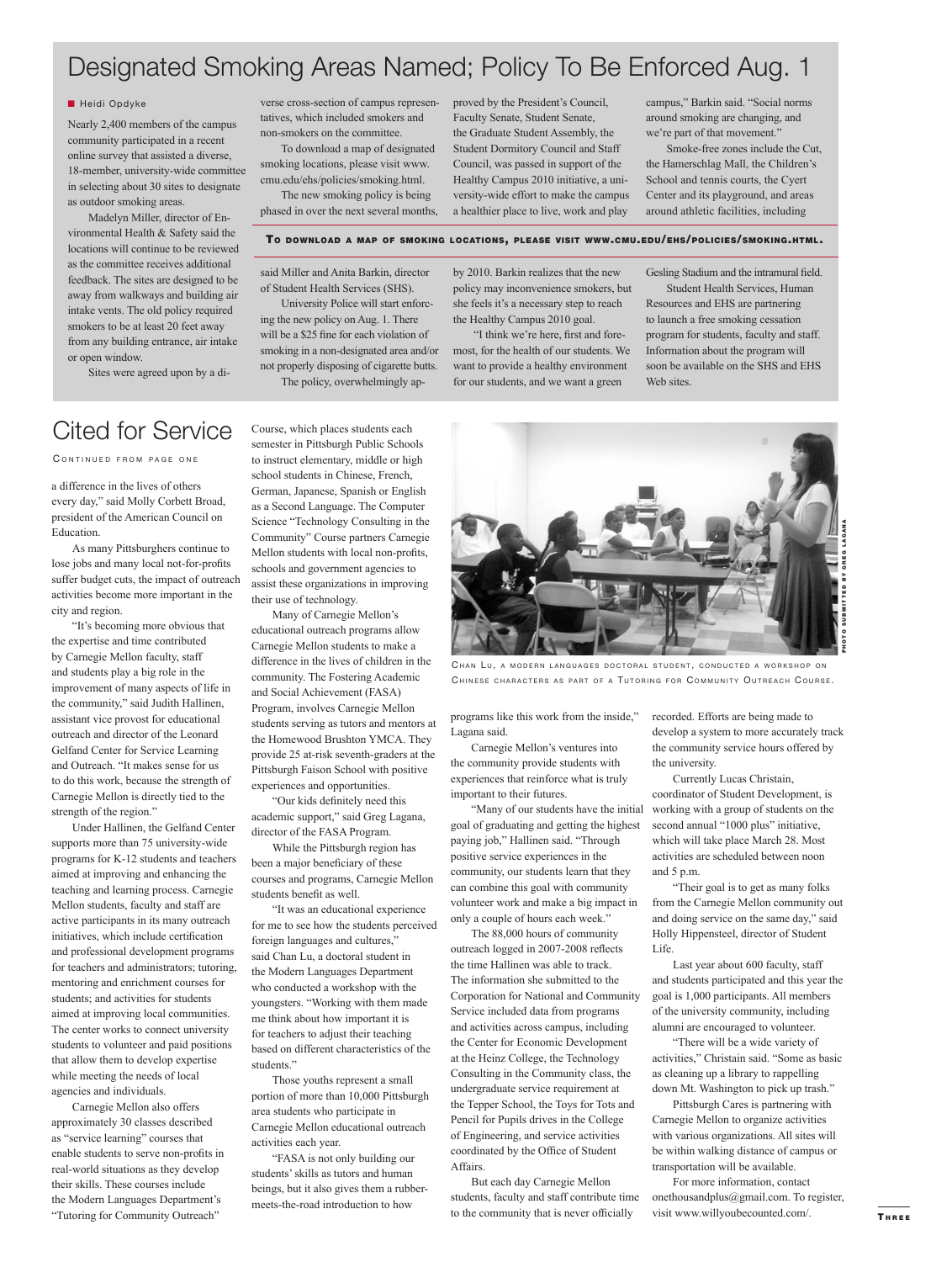## Trio of World Premieres, Recordings Part of Stellar Year for Composer

#### **Kristi Ries**

Barcelona native Leonardo Balada, University Professor of Composition in the School of Music, started the year on an extraordinary note.

 In February alone, his "Faust-bal" grand opera premiered at Madrid's Teatro Real; a revised version of his "Voices no. 2" for chorus was performed on tour by the Dutch National Student Choir in Amsterdam's Concertgebouw, among other venues; a music hall was named in his honor; and two new CDs, his ninth and 10th recordings, were released on the Naxos Classical music label.

 Completed in 2007, the 90-minute opera "Faust-bal" was commissioned by Madrid's Teatro Real. The first of nine performances led by world-renowned conductor Jesus Lopez-Cobos took place Feb. 13 at Teatro Real.

 With libretto by Fernando Arrabal, "Faust-bal" is based on the classical character Faust, but takes place in the

## Upcoming Events COLLAGE CONCERT

**E** Compiled by Abby Ross

#### University Lecture Series

**"My Journey with America"** Daniel Resnick, emeritus professor of history and director of the Center for the History of the University 4:30 p.m., Thursday, March 19 Adamson Wing, Baker Hall 136A

**"Technologies of Surveillance: Tracking People as Economic Subjects"**  Florida International University Professor Kenneth Lipartito

4:30 p.m., Monday, March 30 Adamson Wing, Baker Hall 136A

**"Educating Ethical Engineers"**  Cynthia J. Finelli, director of the Center for

Research on Learning and Teaching North and associate research scientist of engineering education at the University of Michigan 4:30 p.m., Wednesday, April 1 Adamson Wing, Baker Hall 136A

 **"The Simpsons and Other Gentiles I Work With"**

Mike Reiss, one of the founding writers of "The Simpsons" 7 p.m., Thursday, April 2 McConomy Auditorium, University Center

#### **"The Journeys of Milton Fine"**

Milton Fine, a lifetime trustee of the Carnegie Institute and board member of the Andy Warhol Museum 4:30 p.m., Thursday, April 7 Adamson Wing, Baker Hall 136A

#### Additional Lectures *Humanities Center Lecture* **"The Antinomies of Realism"**

Fredric Jameson, the William A. Lane Jr. Professor of Comparative Literature and Romance Studies at Duke University, and a visiting scholar at Carnegie Mellon 4:30 p.m., Monday, March 16 Margaret Morrison Breed Hall

#### *CAUSE Speaker Series*

**"Stranded Families in an Urban Space: Black Community Formation in Richmond, Virginia, and Monrovia, Liberia, 1817-1870."** John Wess Grant, the 2008-09 CAUSE postdoctoral fellow and an assistant professor of Africana studies at the University of Arizona 5 p.m., Friday, March 20 Steinberg Auditorium, Baker Hall

third millennium in which the two principal characters' genders are switched. Faust is now Faust-bal, a beautiful woman of superior intellect and the only visible example of human goodness in a world dominated by violence. The opera is full of symbolism and contrasts, ranging from pure idealism to destruction by war, from the ironic to the grotesque, culminating in a tragic conclusion. In contrast to previous operas by Balada — "Christopher Columbus," "Death of Columbus," "Zapata" and "Hangman, Hangman!" — that encompass folkloric ideas, "Faust-bal" is universal in its music and story without ethnic suggestions of any kind.

 "Faust-bal" was broadcast live on Spain's Radio Nacional on Feb. 18.

 Balada's new CD releases include recordings of "Cristobal Colon" ("Christopher Columbus") with stars Jose Carreras and Montserrat Caballe, and "La Muerte de Colon" ("Death of

Columbus") recorded by Carnegie Mellon's Chorus and Philharmonic under the direction of Robert Page, with Jon Garrison in the title role.

 The music hall at the Instituto de Educacion Cardenal Cisneros was dedicated in Balada's honor. This is a branch of Spain's University of Alcala, one of the oldest institutions in Europe.

 Columna Music Records also has recently released Balada's "Concerto for Cello and Nine Players," performed by cellist Jurgen Van Win. An early work, this piece was commissioned by the great cellist Gaspar Cassado.

 On June 29, his piece for cello and string orchestra, "Caprichos no. 5- Homage to Isaac Albeniz," which was commissioned by the Orquesta de Camara Iberica, will premiere at a festival in Leon, Spain.

 The composer, whose career spans five decades, is also the subject of a soon-to-be-released biography.



BARCELONA NATIVE LEONARDO BALADA IS HAVING A BANNER YEAR, WHICH STARTED WITH THE PREMIER OF A NEW OPERA AND A MUSIC HALL BEING NAMED IN HIS HONOR.

"Leonardo Balada: La mirada oceanica (Leonardo Balada: An oceanic expression)" was written for Fundacion Autor of Madrid by Juan Francisco de Dios.

#### 8 p.m., Friday, April 3, Soldiers & Sailors Hall

Featuring all School of Music ensembles and selected student and faculty soloists, the School of Music's Collage Concert will be a feast for the senses.

 This 90-minute non-stop concert will keep audience members at the edge of their seats as performers appear and disappear from various positions within the concert hall.

For the first time ever in one concert, experience the dazzling array of music produced at Carnegie Mellon, including Baroque, classical, contemporary, vocal, jazz and more. You won't want to miss this onenight-only extravaganza of sound produced by Carnegie Mellon's School of Music and staged by Karla Boos of

Quantum Theater.

 General admission is \$15, prices for senior citizens are \$12, and college students with valid ID are \$10. To purchase tickets, visit http://music.cmu. edu and click on Box Office. Tickets will be available (cash only) at Soldiers & Sailors one hour prior to the performance.

### THE GLOBAL ECONOMY: PROSPECTS FOR POLICY AND INVESTMENT

#### 1:30-3 P.M., APRIL 4, RANGOS HALL

Are we living through the worst economic crisis since 1932? Will changes on Wall Street and new policies in Washington have their intended results? How soon? The campus community is invited to hear a variety of perspectives on current economic challenges and opportunities

with a panel of prominent economists and investors. This panel will discuss the U.S. stimulus package, changing global nancial markets and the role of growth-oriented investment in innovative technologies in areas such as energy. Panelists will include Allan Meltzer, the Allan Meltzer

### *Computation Thinking Seminar Series*

Marc Levoy, professor of computer science and electrical engineering Stanford University 2:30 p.m., Tuesday, March 18 Newell Simon Hall 3305

#### *School of Art Lecture Series* Marianne Weems, head of graduate directing in the School of Drama

5 p.m., Monday, March 23 McConomy Auditorium

#### *Humanities Center Lecture* **"An Almost Unknown Masterpiece: Cecco del Caravaggio's The Resurrection"** Michael Fried, the J.R. Herbert Boone Chair in the Humanities at Johns Hopkins University 5 p.m., Tuesday, March 31

Adamson Wing, Baker Hall 136A *Computation Thinking Seminar Series*

Irfan Essa, professor, College of Computing, Georgia Tech 2:30 p.m., Tuesday, April 21 Newell Simon Hall 3305

*School of Art Lecture Series*

#### Daniel Martinez 5 p.m., Tuesday, April 28 McConomy Auditorium

#### Performances

**Carnegie Mellon Contemporary Ensemble** Walter Morales, director 5 p.m., Saturday, March 21 Alumni Concert Hall

**Carnegie Mellon Concert Choir** Robert Page, conductor 3 p.m., Sunday, March 22 Kresge Recital Hall

#### **Carnegie Mellon Wind Ensemble** Denis Colwell, director 8 p.m., Wednesday, April 1 Carnegie Music Hall, Oakland

**A Bite of Brecht** An Original Brecht Cabaret Directed by Robyn Archer and Barbara Mackenzie-Wood April 16-25 Helen Wayne Rauh Studio Theater

Professor of Political Economy at the Tepper School; Lee Branstetter, an international economist at the Heinz College; Charles Evans, (TPR '85, '89), president of the Federal Reserve Bank of Chicago; and Ray Lane, life trustee and managing partner of Kleiner Perkins Caufield & Byers.

#### **The Illusion**

By Tony Kushner, adaptation by Pierre Corneille Directed by Allegra Libonati April 22-25 Philip Chosky Theatre **One Flea Spare** By Naomi Wallace and Amy Claussen March 18-20 Performance times Wednesday and Thursday at 8 p.m., Friday at 4 and 8 p.m.

### Other Events

**Blood Drive** 10 a.m. to 3 p.m., Wednesday, March 18 Rangos 3, University Center

#### **Project Olympus Show and Tell**

3:30-5 p.m. Wednesday, March 18 Lecture Hall, Collaborative Innovation Center Reception to follow in the Newell-Simon Hall Atrium Showcasing university research, projects, spin-offs and community perspectives. Visit www.olympus.cs.cmu.edu/events to register.

**Spring Carnival** April 16-17 See: www.contrib.andrew.cmu.edu/~sc0v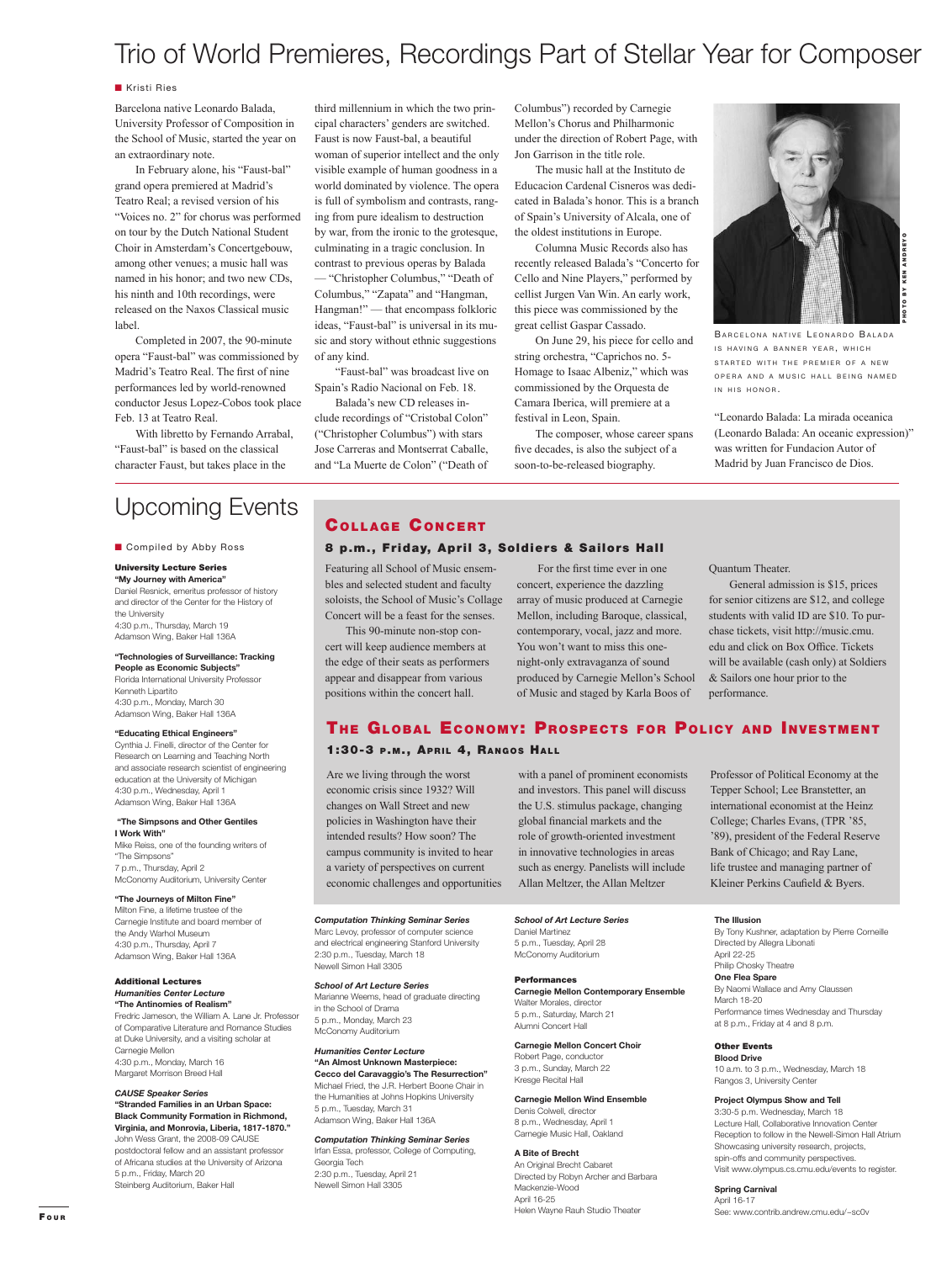## When Dreaming is Believing

#### **Teresa Thomas**

While science tries to understand the stuff dreams are made of, humans from cultures all over the world continue to believe that dreams contain important hidden truths.

 In six different studies, Carey Morewedge, an assistant professor of Social and Decision Sciences, and Michael Norton of the Harvard Business School, surveyed 1,100 people about their dreams.

 "Psychologists' interpretations of the meaning of dreams vary widely. But our research shows that people believe their dreams provide meaningful insight into themselves and their world," Morewedge said.

 "If people take their dreams seriously, and our research suggests that they do, their interpretations of the content of their dreams may influence their beliefs, opinions, relationships and their decision-making," he added.

 The research appeared in the February issue of the Journal of Personality and Social Psychology, published by the American Psychological Association.

 Morewedge said dreams are perhaps the best way scientists have to investigate the meaning ascribed to thoughts that arise from the subconscious, as they are unconscious thoughts to which the thinker has access.

 In one study that surveyed general beliefs about dreams, Morewedge

and Norton surveyed 149 university students in the United States, India and South Korea. The researchers asked the students to rate different theories about dreams. Across all three cultures, an overwhelming majority of the students endorsed the theory that dreams reveal hidden truths about themselves and the world, a belief also endorsed by a nationally representative sample of Americans.

 In another study reported in the article, the researchers wanted to explore how dreams might influence people's waking behavior. They surveyed 182 commuters at a Boston train station, asking them to imagine that one of four possible scenarios had happened the night before a scheduled airline trip: The national threat level was raised to orange, indicating a high risk of terrorist attack; they consciously thought about their plane crashing; they dreamed about a plane crash; or a real plane crash occurred on the route they planned to take. A dream of a plane crash was more likely to affect travel plans than either thinking about a crash or a government warning, and the dream of a plane crash produced a similar level of anxiety, as did

an actual crash. Finally, the researchers wanted to find out whether people perceive all dreams as equally meaningful, or whether their interpretations were in fluenced by their waking beliefs and desires. In this study, 270 men and

women from across the United States took a short online survey in which they were asked to remember a dream they had had about a person they knew. People ascribed more importance to pleasant dreams about a person they liked as compared to a person they did not like, while they were more likely to consider an unpleasant dream more meaningful if it was about a person they disliked.

"Dreams may sometimes reflect current concerns such as thoughts about one's work and family. Our research cannot describe whether or not some dreams are or are not meaningful. But it does suggest that people take a motivated interpretation of their dreams. People interpret their dreams in a way that accords with their beliefs and desires while awake," Morewedge said.

 The dreams study is part of a larger research project that examines how people make sense of thoughts that are or appear to be stimulus-independent.

 Morewedge also said additional research is needed to more fully explore how people interpret their dreams, and in what cases dreams may actually reveal hidden information.

 "Most people understand that dreams are unlikely to predict the future but that doesn't prevent them from finding meaning in their dreams, whether their contents are mundane or bizarre," Morewedge said.

*The APA news service contributed to this story.*

## Hands-on Learning

#### **Chriss Swaney**

Engineering is fun! That's the message Carnegie Mellon engineering students broadcast to high school students during National Engineers Week in February. A cache of gala events including edible bridge building, robot demonstrations and the latest duct tape clothing for consumer fashion buffs helped pique the interest of high school students in the fields of engineering and science.

 One team of Carnegie Mellon mechanical engineering students was dispatched to Thomas Jefferson High School in Alexandria, Va., to showcase innovative product designs, including a new foldout toaster and an automatic safety lock for baby strollers.

 Even the university's engineering alums turned out to help beef up interest in engineering. JoAnn Truchan, a 1996 chemical engineering graduate, spearheaded a program dubbed "It's Easy Being Green" at the Carnegie Science Center on Feb. 21. More than 300 students mostly girls — were shown how they can build a better future through



FROM LEFT, ENGINEERING STUDENTS NICOLLE NACEY AND DINESH AYYAPPAN DEMONSTRATE THE PROPERTIES OF DR. SEUSS-INSPIRED "OOBLECK," A MIXTURE OF CORN STARCH AND WATER THAT EXHIBITS DIFFERENT PHYSICAL PROPERTIES DEPENDING ON HOW HARD YOU TOUCH IT. IF YOU PRESS IT HARD AND QUICKLY, IT FEELS LIKE A SOLID; IF YOU'RE SLOW AND GENTLE WITH IT, IT FEELS LIKE A LIQUID.

engineering. All participants received a specially designed environmental patch developed by the Steinbrenner

Institute for Environmental Education and Research and the College of Engineering.

## Micro Grants Net Major Impact

Philip LeDuc is pioneering the use of artificially created cells that can help to target and treat disease. His work is revolutionizing the fields of micro- and nanotechnology. And the Carnegie Mellon professor credits a gift to the university with giving him support when he needed it most.

 Carol and Myles Berkman set up the Berkman Faculty Development Fund to honor Myles' mother, Sybiel Altman Berkman (CFA'31). The fund's goals are to support primarily junior faculty members in pursuing projects that would be difficult to fund but are important toward developing their ability to think outside-the-box — and break new ground. Each spring and fall, faculty members are chosen to receive these grants, not exceeding \$10,000 a piece.



 The award is part of the university's comprehensive campaign, Inspire Innovation: The Campaign for Carnegie Mellon University. One of the campaign's goals is to enhance faculty support through endowed chairs, start-up funds for new faculty and gifts for research and academic pursuits.

 The scope and diversity of the grants represent some of the key areas of research for the university including air quality work, cosmology and the science of decisionmaking. For example, Priya Narasimhan, associate professor of electrical and computer engineering, won an award in 2007 to help develop Trinetra, a project she conceived to assist the blind. It already has three inventions in the user-testing stage.

 "We planned these awards to offer smart and dedicated faculty members the freedom to explore new ideas and passionate interests, with no strings attached," said Myles and Carol Berkman on their fund's Web site, www.hss.cmu.edu/berkman. The couple writes that the gift offers a way to support diverse intellectual growth for scholars and teachers. "We are very happy with the program's evolution, and we are pleased to support the work of Carnegie Mellon University."

 The small grants program is designed to support professional development. Fulltime faculty in lecturer, research, tenure and librarian/archivist tracks are eligible.

 A Carnegie Mellon professor of mechanical engineering, LeDuc has since been recognized with a National Science Foundation CAREER Award and received funding from the National Institutes of Health and the Department of Energy, among others.

 "This was an instrumental grant for me to receive in terms of developing my confidence and knowledge in this area," said LeDuc, who received the Berkman grant to study interfacing engineering and biology through micro- and nanotechnology. "This was the first grant that I received and I believe it helped project me on a path forward."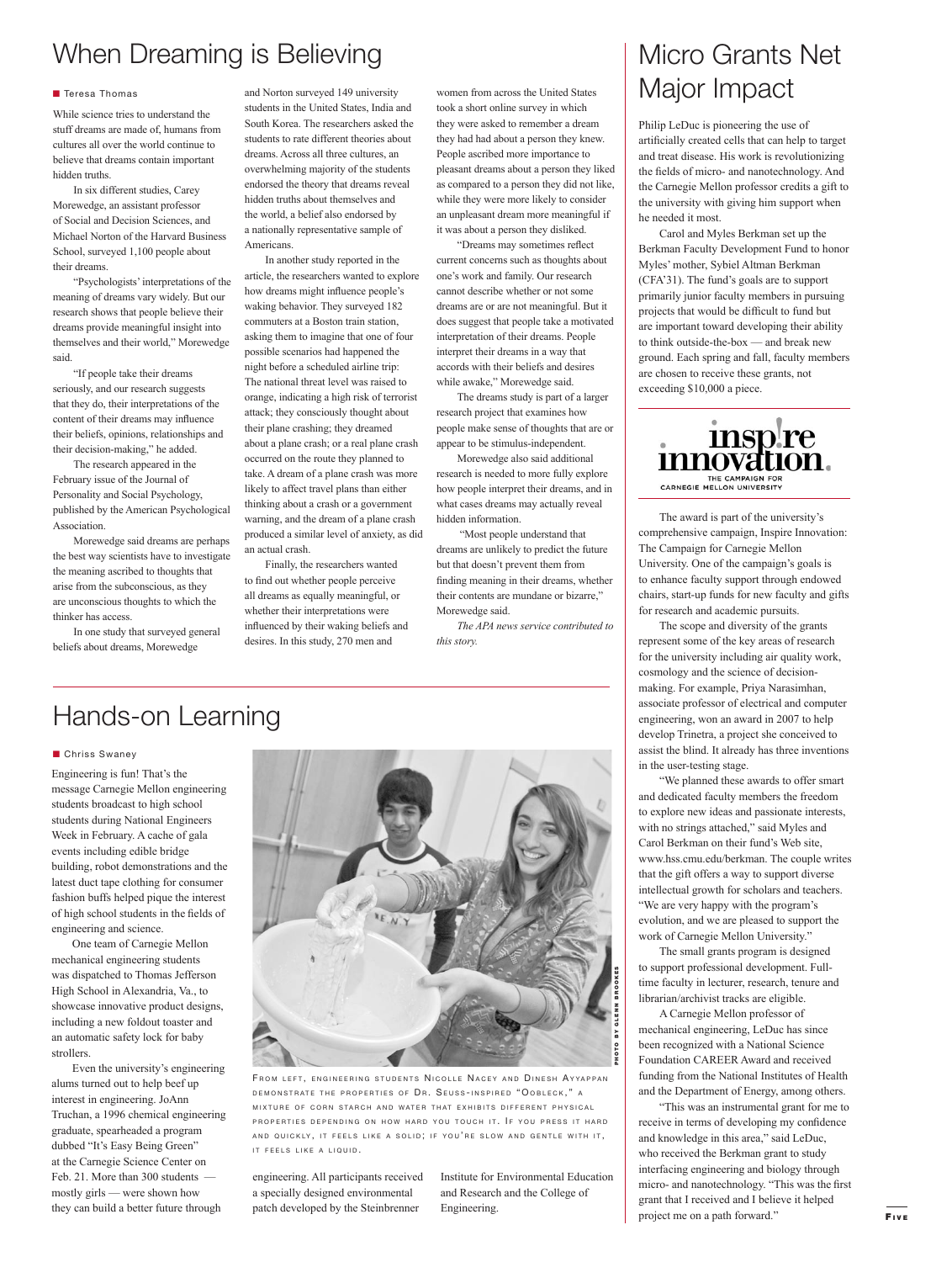### Eye of the Beholder SAVVIDES TAPPED FOR IDENTITY SECURITY CENTER

#### **Chriss Swaney**

Researchers at Carnegie Mellon CyLab are blazing trails in biometrics, insider threats, key exchange, virtualization and much more. But this is typical of the security brainpower percolating in the biometrics research wing now under the sure-handed guidance of Marios Savvides.

 Savvides is one of four researchers selected to be part of a new Center for Academic Studies In Identity Sciences (CASIS), a Center of Academic Excellence (CAE) under the Office of the Director of National Intelligence (ODNI). This is the ODNI's first CAE created as a pilot with an emphasis on science and technology.

 CASIS will provide the intelligence community with a pool of talented researchers in biometrics and provide a wide variety of innovative solutions to critical identity security issues. The new



MARIOS SAVVIDES IS WORKING ON DEVELOPMENTS IN IRIS AND FACIAL MATCH-ING AS A NEW FORENSIC SCIENCE TOOL.

center also is charged with boosting the number of African American Ph.D. and master's degree students working in the field.

 Savvides, director of biometrics at Carnegie Mellon CyLab and a research assistant professor in the Department of Electrical and Computer Engineering, is developing several critical capabilities in state-of-the-art algorithm development in iris and facial matching. His work includes a fast novel approach to create

3-D face models from a single 2-D facial image for advanced un-constrained face recognition. He also is developing a forensic science tool for using the iris anatomy in the human eye as a means to match two irises even when partially occluded.

 One of the algorithms created at the Savvides lab automatically detects and labels various facial landmarks, creates a 3-D face model of the face and automatically synthesizes the face under any pose for robust facial matching. During the past several years, Savvides also was a leader in the research and development of novel face and iris matching capabilities for the U.S. government.

"Our work is filling a huge gap in facial and iris recognition and that's why I'm extremely honored and very proud to be part of the ODNI Center of Academic Excellence dedicated to finding new

critical solutions to some very difficult national security issues," Savvides said.

 In this pilot initiative, he joins academic colleagues, Karl Ricanek, who specializes in craniofacial morphological models at the University of North Carolina at Wilmington; Damon Woodard, an expert in eye region biometric identification at Clemson University; and Gerry Dozier, who works on feature extractions for tightly coupled face recognition at North Carolina A&T State University.

 Pradeep K. Khosla, the Dowd University Professor and dean of Carnegie Mellon's College of Engineering, praised Savvides for his innovative work in the emerging field of biometrics. "Biometrics is not only a sophisticated means for identity management, but for use in securing airports and borders, and Carnegie Mellon is leading the way in developing new technologies to help define security defense strategies for both government and industry."

### Carnegie Mellon in Qatar Celebrates its New Building

**Andrea L. Zrimsek** 

Carnegie Mellon has a new home nearly 7,000 miles from the flagship campus in Pittsburgh. The grand opening of the new building in Education City was held Sunday, Feb. 22, in Doha, Qatar.

 Her Highness Sheikha Mozah Bint Nasser Al-Missned, chairperson of Qatar Foundation, cut the ceremonial red ribbon with the help of Carnegie Mellon President Jared Cohon. After the ribbon cutting, Her Highness called the Emir, Sheikh Hamad Bin Khalifa Al Thani, to join her on stage for photographs with the entire Carnegie Mellon Qatar student body and 2008 alumni. Both His Highness and Her Highness joked with and embraced students while on stage.

 More than 1,400 guests attended the milestone event at the Ceremonial Court in Education City, including members of the Carnegie Mellon Board of Trustees.

*piper*

After the formal ceremony all guests were invited to the building for selfguided tours and a dinner reception.

 The 460,000-square-foot facility is a three-story architectural wonder that incorporates open spaces, water features and a warm palette of colors.

 "The philosophy of the Carnegie Mellon building is connected to the social experience of the university. Carnegie Mellon wanted to be the heart of Education City," says building architect Ricardo Legorretta, of the worldrenowned Mexican architecture firm Legorretta+Legorretta. "Having two sides of the building with a green spine in the middle was the basis of the design. Similar to buildings in other cultures, this design creates space for people to pass through and circulate."

 An aerial view of the building shows a half circle on one side and a rectangle on the other. By straddling the Education City's East-West Walkway, the building creates a welcoming spacious breezeway.

**Congratulations to the February Piper Trivia winners** for knowing that the Stever House was named after H. Guyford Stever, the fifth president of the university and previously was named "New House": Deborah Cavlovich, Sharon Cavlovich, Jacobo Carrasquel and Thomas Tuttle. Carnegie Mellon's reputation for collaborative thinking extends across countries and continents. For this month's Piper Trivia question, what are three countries other than the United States and Qatar where Carnegie Mellon offers a degree program? The Piper staff will give away a \$25 gift card to the bookstore to the first four people who can correctly answer the question. Send your answers to bg02@andrew.cmu.edu with "March Trivia" in the subject line. The winners' names will be published

in the following issue. Previous winners are ineligible.

TO VIEW <sup>A</sup> TIME-LAPSE VIDEO OF THE CONSTRUCTION, VISIT WWW.YOUTUBE.COM/WATCH?V=F3O6JTO-QEW. VIEW PICTURES

OF THE BUILDING AT WWW.QATAR.CMU.EDU/NEWBUILDING.

Palm trees and water features line the outdoor path that leads into the threestory, glass ceiling walkway.

 Trees continue into the building, creating a space alive with greenery and flooded with natural light. Walls are made of geometric mosaics of wood and stained glass, while bridges join the two sides of the building. The walkway opens up on the south side into the food court, which is always packed with students studying, eating or hanging out.

 "The heart of Carnegie Mellon is people coming together, to teach, to study, to do research. We're blessed with a wonderful space that encourages that kind of collaborative, active, crossdisciplinary learning," says Dean Charles E. Thorpe.

 Beyond the food court is the largest assembly area in Education City, which can hold in excess of 400 people. The area incorporates traditional Arabic Majlis-styled seating, which uses large, soft cushions where people can gather for casual conversations. A plinth in the space is carved with "My heart is in the work" in English and an Arabic quote from the Emir, which translated means "What is needed is not simply to take one step forward, but to embark upon a comprehensive process that embraces modernity without trepidation and welcomes progress without fear."

 The north side of the building is home to a tranquil courtyard. Open to two floors of offices and classrooms, the focal point of the space is a large water feature designed for easy drainage so the space can be used for events. The open ceiling, blue walls and rippling water reflect light during the day and cast inspiring shadows as night falls.

 In addition to the large common spaces, Carnegie Mellon Qatar's new building features 11 state-of-the-art classrooms, five computer classrooms, five labs, five lecture halls, a library, 12 meeting rooms, four study rooms, two prayer rooms, 149 offices/workstations and two lounges.

 "From the very beginning, the plan has centered on the idea of making a place for learning and development of the highest order; a place for teaching and research; and a community of teachers and students," says Kevin Lamb, assistant dean for planning. "Qatar Foundation inspired and supported a design that would do all of this plus make an elegant statement that the intention of Education City is to be a world-class place for teaching and learning, for growth and development of students from Qatar, the Middle East and beyond."

 The building, which was provided to Carnegie Mellon by the Qatar Foundation, is situated in the 2,500-acre campus between Weill Cornell Medical Collage in Qatar and Texas A&M University at Qatar. Other universities with branch campuses there include Virginia Commonwealth University, Georgetown School of Foreign Service and Northwestern University.

Ceremonial groundbreaking of the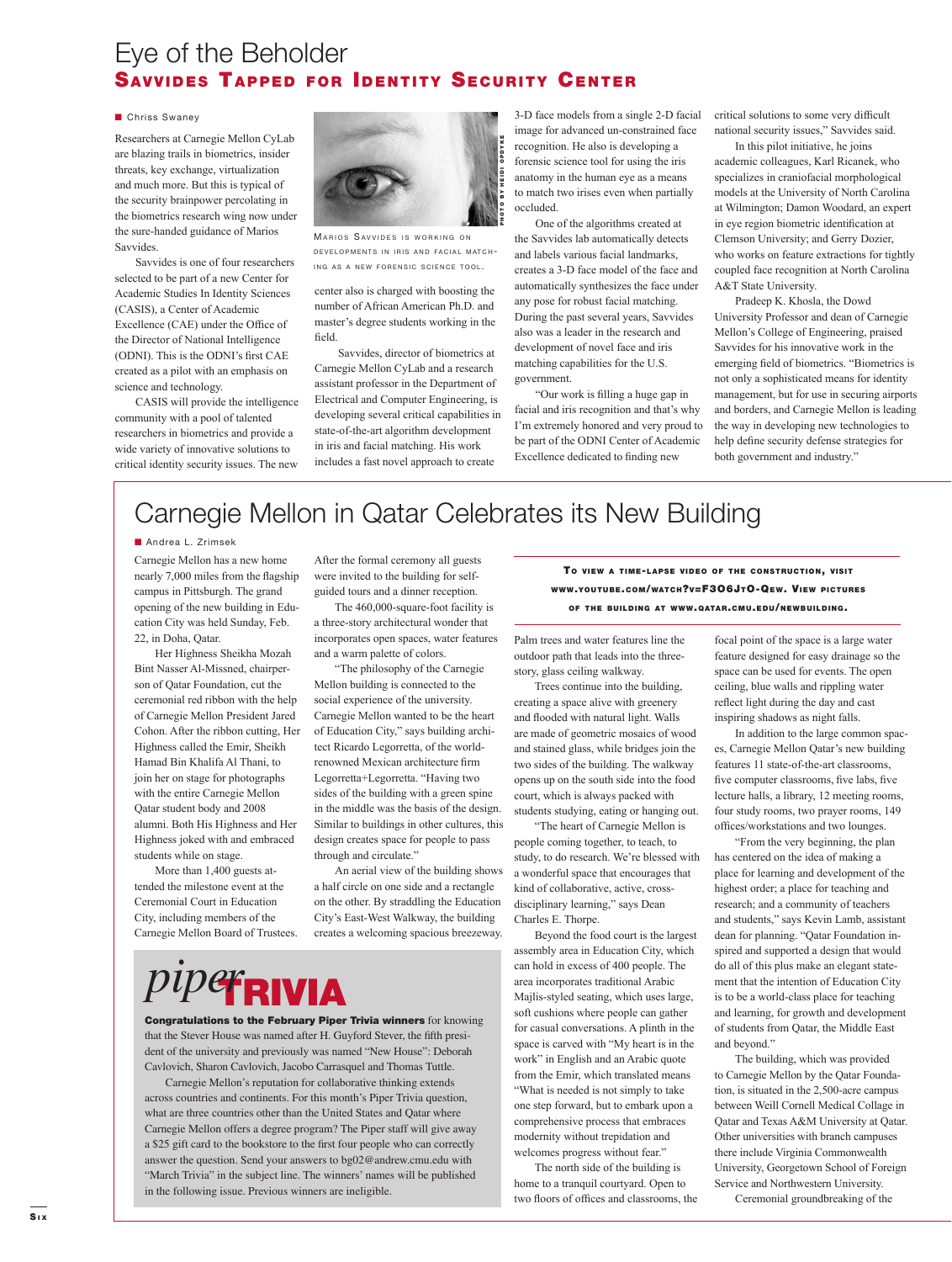### Making the Leap: ARCS Scholarships Assist Scientists

#### **Brad Porter**

A group of women in Pittsburgh have committed to support future leaders in science and technology.

 Since 1958, the Achievement Rewards for College Scientists Foundation (ARCS) has donated more than \$66 million nationally. The Pittsburgh chapter was established in 2003 and has since committed more than \$575,000 to 39 scholars. Twenty-four have been Carnegie Mellon students.

 Alysha Grenko is one award recipient. She said the honor helped her make the leap to graduate school. A Pittsburgh native, she studied electrical engineering at Penn State, then worked in the field to develop solar energy technology for 10 years.

 "I loved what I was doing," she said. "But there aren't enough qualified people in the field. I needed more education to go further in the technical side of things. I wanted to be able to contribute more."

### **CONSTRUCTION BY THE NUMBERS**

6,400 metric tons of steel 11 cranes, 7 excavators 33 "tipper" trucks to haul soil and rock away 87,173 cubic meters of excavated soil and rock 1,590 kilometers of data & electrical cables 38,283 cubic meters of concrete 25,000 square meters of duct work 9,050 lighting fixtures 734 interior doors 875 square meters of whiteboard 2,516 square meters of exterior glass 40,309 square meters of exterior/ interior stone façade

Carnegie Mellon building took place May 17, 2006. Actual construction work began that summer and continued around the clock for two years. Some 2,300 workers were on site at any given time to meet the Aug. 1, 2008, move-in day.

 Having this building means more to the students, staff and faculty than having a permanent place to unpack boxes and hang photos. After four years and two temporary locations, this building gives Carnegie Mellon a solid foothold in Qatar, and as Thorpe says, somewhere for the university to call home.

 "We're far from the main campus in distance, but we can bring the same spirit to Qatar that Andrew Carnegie first brought to Pittsburgh when he wrote, 'my heart is in the work,'" Thorpe said.

 View pictures of the building at www.qatar.cmu.edu/newbuilding.

 Grenko said the idea to return to college was daunting. She applied and was accepted to several schools, but she never followed through with the offers. She was accepted into the Materials Science and Engineering Program.

 "I felt like that was a sign," Grenko said when she heard of the ARCS award as part of her financial assistance.

 The Pittsburgh ARCS chapter supports doctoral students at Carnegie Mellon, the University of Pittsburgh School of Medicine and Penn State. Each award is \$5,000 per year for three years or until the completion of the doctoral degree.

 Jeanne VanBriesen, professor of civil and environmental engineering at Carnegie Mellon and director of the Center for Water Quality in Urban Environmental Systems, was an ARCS scholarship recipient at Northwestern University as a graduate student.

 "The ARCS scholarship came at a critical point for me in my own graduate career. The first year, I used the funds to pursue a research 'diversion,' and this ended up being a significant part of my dissertation," VanBriesen said. She added that the last year of her scholarship was the year she had her first child, and the ARCS funding allowed her to continue work and afford childcare.

 "The ARCS funding was critical to my staying in graduate school and pursuing my goal of a faculty career in engineering," VanBriesen said. "When a group of women in Pittsburgh decided to start an ARCS chapter in 2003, I was pleased to be asked to be a charter member and to serve on the Board of Directors."

Scholars and members meet at



ALYSHA GRENKO SAYS THE ACHIEVEMENT REWARDS FOR COLLEGE SCIENTISTS FOUNDATION (ARCS) HELPED HER DECIDE TO ATTEND CARNEGIE MELLON. THE ALL-VOLUNTEER WOMEN'S ORGANIZATION HAS COMMITTED MORE THAN HALF A MILLION DOLLARS TO ASSIST LOCAL SCHOLARS .

various social and scientific events organized by the chapter. Grenko said ARCS gave her a way to be part of a community.

 "Just sitting at a table with them all, meeting these community leaders, a female-driven scientific community, making those connections and being able to interact with the ladies who support us … I'm just very grateful for it all," Grenko said.

 Grenko has used the ARCS community to make professional contacts and network. She's even been invited to speak at the schools of members'

standing here today," Koll said. "I'd like to thank the guys I work with for a tremendous effort; you guys didn't give up. I feel so lucky to be here. You hear the percentages of anyone surviving like I did without an AED, I was very, very

Among those honored included

Carnegie Mellon staff members Dana Norman and Don Campbell of University Police; Lisa McGaw, an NMR Center research technician; and George Papuga, Rodney Hickman, Darryl Harper, Don Murphy, Bob Ranker, Chris Ervin, Tom Kelly, Sandy Probola and Pina Olander, all of FMS.

children on the topic of solar energy.

 Grenko's research focuses on developing the next generation of solar energy devices, work she hopes will double or triple the current efficiency of solar energy devices.

 "I know exactly what I want to do," Grenko reiterates. And with the investment in her from the ARCS Foundation, she's well on her way.

#### **Current ARCS Scholars**

#### **Carnegie Institute** of Technology

Katherine Fu Alysha Grenko Andrew Rape Katharine Ricke Robert Smith Jessica Wilson Christopher Wirth

#### **Mellon College** of Science

Chase Hetherington Butler Mark DeBlois Nathaniel Shank Enrique Suarez David Whitney

#### **School of Computer** Science

James Tolbert II Brian Becker Lindsey Hines Stephen Oney Kevin Gimpel

### Lifesavers Recognized for Quick Response

CONTINUED FROM PAGE ONE

Program," said Dave Bianco, AED Program Coordinator for PULSE. Koll was the 64th person saved by an AED provided through PULSE.

 Sudden cardiac arrest occurs when the heart fails to pump blood due to an electrical disturbance in the heart. Unless a normal heartbeat is restored within minutes, a victim of sudden cardiac arrest will most likely die — without immediate treatment only 5 to 7 percent survive. An AED is a computerized device that delivers a shock to restore a normal heartbeat.

 "I'd like to thank those involved, especially the St. Margaret's Foundation. Without the AED, I wouldn't be

ENVIRONMENTAL HEALTH & SAFETY REGULARLY HOSTS CLASSES FOR AED/CPR TRAINING. TO LEARN ABOUT UPCOMING SESSIONS, VISIT WWW. CMU.EDU/EHS AND CLICK ON THE TRAINING LINK AT THE TOP OF THE PAGE.

fortunate."



PHOTO BY KEN ANDREYO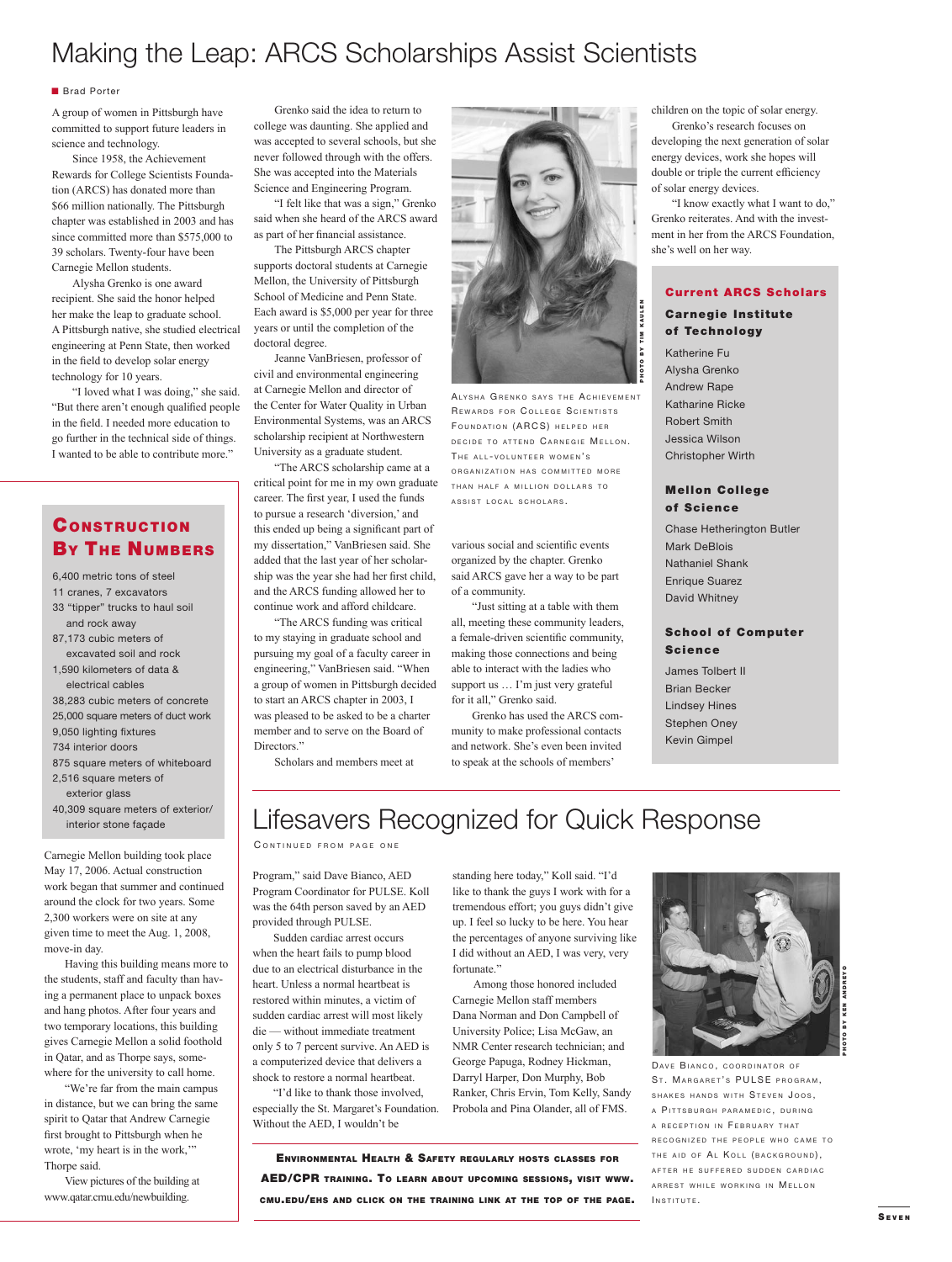## Colleagues Celebrate Bothner-By's Work in NMR Spectroscopy

#### **B** Amy Pavlak

Fifty years ago, NMR spectroscopy was a young field, with spectroscopists spread across the country. They wanted to meet with each other to share their ideas, and Emeritus Professor Aksel Bothner-By was one of the men who got the ball rolling.

 Bothner-By and his colleague Barry Shapiro hosted the second through 11th Experimental NMR Conference (ENC) at the Mellon Institute. At the end of March, the NMR community is gathering in Asilomar, Calif., to celebrate the 50th anniversary of the ENC. At age 88, unable to travel to California for this year's ENC, Bothner-By's colleagues at Carnegie Mellon are hosting a symposium in his honor.

"Aksel was an important figure in the NMR community for decades. He developed key tools for NMR analysis that are now used routinely by scientists all over the world," said Roberto Gil, associate research professor of chemistry, director of the Department of Chemistry NMR Facility and co-organizer of the symposium.

 Bothner-By, now an emeritus professor of chemistry, came to Carnegie Mellon in 1958, when NMR spectroscopy was an up-and-coming field. NMR spectroscopy, an analytical technique that provides information about the structure of chemical and biochemical compounds, takes advantage of a physical phenomenon called nuclear magnetic resonance (NMR) occurring inside an atom's nucleus. In a magnetic

field, some nuclei wobble and spin like tops, emitting a radio frequency signal. By observing the behavior of these spinning nuclei when they are exposed to a magnetic field and pulses of radio waves, scientists can piece together the chemical structure of the compound.

 During his 33 years at Carnegie Mellon, Bothner-By conducted numerous experiments that advanced NMR spectroscopy. In the 1960s, he and Salvatore Castellano developed a computational method for analyzing NMR spectra, which later became the computer program LAOCN3 that was widely used by NMR spectroscopists worldwide. In the late '60s, Bothner-By and Josef Dadok, now an emeritus professor of chemistry at Carnegie Mellon, built a multinuclear NMR spectrometer with a superconducting magnet operating at 250 MHz. It became the workhorse of Carnegie Mellon's NMR Facility for Biomedical Studies.

 "The number of publications produced by users of this facility was quite impressive," said Dadok, who headed the technical side of the spectrometer project.

 Although the 250 MHz spectrometer was an extraordinary instrument at the time, in 1976 Bothner-By and Dadok set their sights higher. In collaboration with Intermagnetics General Corporation, Bothner-By led the team that built the world's first 600 MHz spectrometer, which reigned as the world's most powerful system for several years. At that



IN THE LATE 1960S, JOSEF DADOK AND AKSEL BOTHNER-BY BUILT A MULTINUCLE-AR NMR SPECTROMETER WITH A SUPERCONDUCTING MAGNET. A SYMPOSIUM FOR BOTHNER-BY, RIGHT, WILL TAKE PLACE AT THE END OF MARCH.

time, many scientists all over the world wanted to have their samples analyzed with the 600 MHz spectrometer. The best and brightest NMR spectroscopists flocked to Carnegie Mellon to analyze everything from natural products to DNA, RNA and proteins.

 For Bothner-By, the high magnetic field posed a challenge. He should have been able to glean more information about the molecules he was studying, but he was having trouble getting a key type of information about a certain class of larger molecules. Taking inspiration from his wife, a figure skater, he developed the CAMELSPIN experiment. Now called ROESY, the technique allows scientists to acquire this key type of information in

mid-size molecules like small peptides using NMR regardless of the molecules' size or the strength of the magnet.

PHOTO SUBMITTED BY THE MELLON INSTITUTE

**SUBMITTED BY THE MELLON** 

 During his career, Bothner-By published more than 150 papers, mostly in the field of NMR spectroscopy. In 2002, he was one of three recipients of the Günther Laukien Prize for his efforts to develop techniques to measure residual dipolar couplings (RDCs). This work allowed scientists to analyze biomolecules with greater precision than ever before, according to Gil.

"Aksel is a visionary," Gil said. "His work is an inspiration to me and to so many others in the NMR community."

## Twitter-Based Personal Graphing Tool Wins 2009 Smiley Award

**Anne Watzman** 

Grafitter, a technology that makes it easy to collect information about yourself over time and depict it in graph form on Twitter, is the 2009 winner of Carnegie Mellon's second annual Smiley Award. The award, sponsored by Yahoo Inc., recognizes innovation in technologyassisted person-to-person communication and is open to all undergraduate and graduate students at the university.

 The award is named in honor of the ubiquitous smiley emoticon, :-), created 26 years ago by Computer Science Department Research Professor Scott Fahlman. The smiley symbol was an early — and still widely used — convention that allows people to express humor and happiness in text messages on the Internet.

Grafitter is the creation of Ian Li, (http://ianli.com) a doctoral student in the Human-Computer Interaction Institute who received the \$500 first prize and a crystal trophy. Li won an honorable mention in last year's Smiley Award competition for his web-based Moodjam application that tracks people's emotional states (www.moodjam.org/).

 "I create technologies that help people collect and see information about themselves," Li said. "I have applied my research on motivating physical activity, increasing mood awareness and office activity awareness. Grafitter is only as useful as you make it. If there is something about your life that you are curious about, start recording it and study your graphs."

With help from Grafitter (http:// grafitter.com), you could record your weight, the amount of exercise you get and the food you eat by sending simple Twitter messages with special tags. Later, you can see all of these items in graph form and optionally share them with your community of friends on Twitter. For a demo of how Grafitter works go to http://grafitter.com/tw/grafitterdemo.

 "Ian has a wonderful combination of technical and creative skills," said Li's advisor Jodi Forlizzi, associate professor in the Human-Computer Interaction Institute. These culminate in his interest on 'personal informatics' how to collect, display and benefit from



information about the self."

Fahlman said Grafitter is fun, very easy to use and is a good fit for the Smiley Award's theme of technology-assisted person-to-person communication.

 "The judges were particularly impressed with Ian's cleverness in creating a 'viral' application — one that is likely to spread quickly through the large and fast-growing community of Twitter users, providing them with a handy new communication tool. This is very much in the spirit of the original smiley symbol."

IAN LI, THE 2009 SMILEY AWARD WINNER POSES WITH SMILEY EMOTICON CREATOR SCOTT FAHLMAN (LEFT) AND DON MCGILLEN, SENIOR MANAGER CAMPUS RELATIONS FOR YAHOO INC.

PHOTO BY GLENN BROOKES

 The honorable mention award went to Ilya Brin, Dan Eisenberg and Kevin Li, a trio of undergraduates who developed EyeTable, an intelligent restaurant table that uses headsets and sensing technology based on the Wii game controller to determine how well people are responding to one another on dates by analyzing their gestures and speech patterns. They developed EyeTable for a course project in the Applied Computational Intelligence Lab, taught by Language Technology Institute faculty members Anatole Gershman and Alan Black.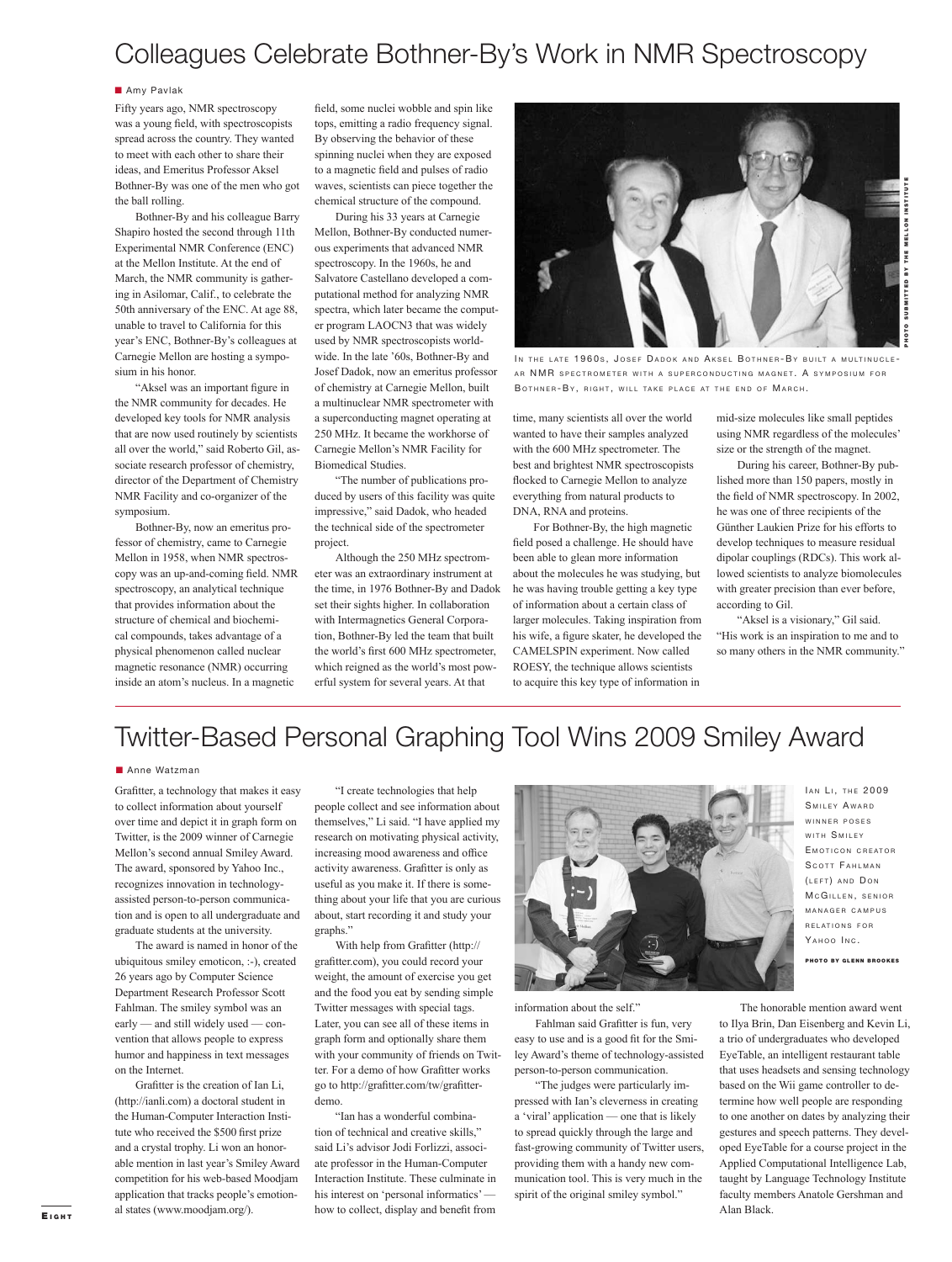### "Big Brother" Can Watch You — With Permission LOCATION-SHARING SERVICE ALLOWS USERS TO PINPOINT **WHEN FRIENDS, WORKERS CAN TRACK THEM**

#### **Byron Spice**

The problem with social networking applications that allow friends to track each other's locations via cell phone or laptop is that sometimes friends don't want to be tracked.

 Oh, the idea of sharing locations so that friends can hook up for lunch or impromptu study sessions sounds great. But the thought that someone — even someone considered a friend — can monitor your locale as easily as reading a text message also sounds creepy.

 Controlling who can know where you are at what times has been the Achille's heel of every such location-sharing service, whether it be Loopt, Buddy Beacon or the recently announced Google Latitude. The privacy issues are daunting and personal preferences can be surprisingly complex, but a group of Carnegie Mellon researchers think they may have an answer in a new Facebook application that they are now rolling out.

 Called Locaccino, www.locaccino. org, the location-sharing social application features a unique user interface that helps users set rules about who can see them at what times and in what places, and to check to see who among their friends has been looking them up.

 "People have come to recognize that there are consequences to sharing their location," said Norman Sadeh, a professor of computer science who led the development of Locaccino. "That realization is one reason these locationaware applications have been slow to catch on."

 All such applications, including Locaccino, allow users to temporarily make themselves "invisible" to their network of friends and all provide ways to control who can see them when. "But nothing out there now really works," Sadeh contended.



A NEW FACEBOOK APPLICATION ALLOWS USERS TO TEMPORARILY MAKE THEMSELVES "INVISIBLE" TO THEIR NETWORK OF FRIENDS AND PROVIDES WAYS TO CONTROL WHO CAN SEE THEM WHEN.

 The problem is that user controls tend to be cumbersome and time-consuming and often are practical only for handling a small group of acquaintances, he explained. Only Locaccino provides feedback about who is looking for the user and when — information that the group's research suggests can help people overcome fears about friend finding applications.

 "There is a personal adjustment process for every new technology," said Patrick Gage Kelley, a Ph.D. candidate in computation, organization and society who has coordinated the interface design for Locaccino. "The interface tries to help users through this process." The group's research suggests that users find it reassuring to see who has been look-

ing for them and when. Often, this feedback causes them to selectively loosen some of their privacy policies and make greater use of location-sharing.

 Equally important is an interface that can quickly and accurately capture a person's privacy preferences, Sadeh said. These preferences can be quite complex, particularly when large numbers of people are involved. The Locaccino team has experimented with machine learning techniques that rely on user feedback to discern a person's preferences over time and to make suggestions about how the location-sharing rules can be fine-tuned. They hope to make this functionality broadly available to the Locaccino user community in the months to come.

 "The program could learn and set up the user's preferences by itself, but then the user would no longer understand what is going on and would effectively have lost control over his privacy rules," Sadeh said. "Instead, our approach to using machine learning involves generating suggestions in the form of incremental, user-understandable modifications to the user's current location-sharing rules."

 Locaccino's location-tracking technology is similar to that of several other services. Initially, Locaccino is being offered for use with laptops only and relies on proximity to Wi-Fi nodes. On campus, detailed knowledge of the Wi-Fi system sometimes allows Locaccino to identify a user's location down to a specific office address. Off campus, it uses the Skyhook Wireless network to locate users.

 Later this spring, an application will be released for certain GPS-equipped cell phones, including the Nokia N95. Indoors, the phones can use Wi-Fi to determine location and outdoors they can use GPS or cell tower triangulation.

 The Locaccino group also includes Lorrie Cranor, associate professor of computer science and engineering and public policy; Jason Hong, assistant professor of human-computer interaction; Paul Hankes Drielsma and Eran Toch, both post-doctoral fellows in the Institute for Software Research; and Jay Spring field, a research programmer. In addition to Kelley, Ph.D. students on the team include Janice Tsai, Michael Benisch, Jialiu Lin and Ram Ravichandran.

 Funding for Locaccino comes from the National Science Foundation's CyberTrust Initiative, CyLab, Nokia, Microsoft, Nortel, France Telecom and the Information and Communications Technologies Institute.

## Pakistani Ambassador Visits Campus



PAKISTANI AMBASSADOR HUSAIN HAQQANI DISCUSSED OPTIMISM FOR FUTURE U.S.-PAKISTAN RELATIONS DURING A VISIT TO THE HEINZ COLLEGE IN MID-FEBRUARY. PRIOR TO HIS PRESENTATION. HE SPOKE WITH STUDENTS FROM LEFT TO RIGHT ARE ZAFAR IMRAN AND MADIHA TARIQ BOTH HEINZ GRADUATE STUDENTS; AMBASSADOR HAQQANI; MYRIAM CHANDNA, A SENIOR IN ENGLISH, AND AMY GERGELY, A HEINZ GRADUATE STUDENT.

### Teams Nationally Recognized

Carnegie Mellon's women's tennis team upset national powers Emory University, Pomona-Pitzer College and Denison University to win the naugural Intercollegiate Tennis Association (ITA) National Division III Women's Team Indoor Championship, Sunday, March 1 at Gustavus Adolphus College in St. Peter, Minn. The Tartans were led by Ashley Herrick, Laura Chen, Jennifer Chui, Amanda Wu, Kelly Hart, Courtney Chin and Cze-Ja Tam.

 Carnegie Mellon's men's basketball team received an invitation to the NCAA Division III National Championship Tournament. The Tartans went 19-6 in regular season play, which tied for the second most wins in school history. The 2006 squad recorded 20 while last year's ECAC Championship team tallied 19, much like the ECAC semifinal team from 2005.

 This marked the Tartans' third trip to the NCAA tournament.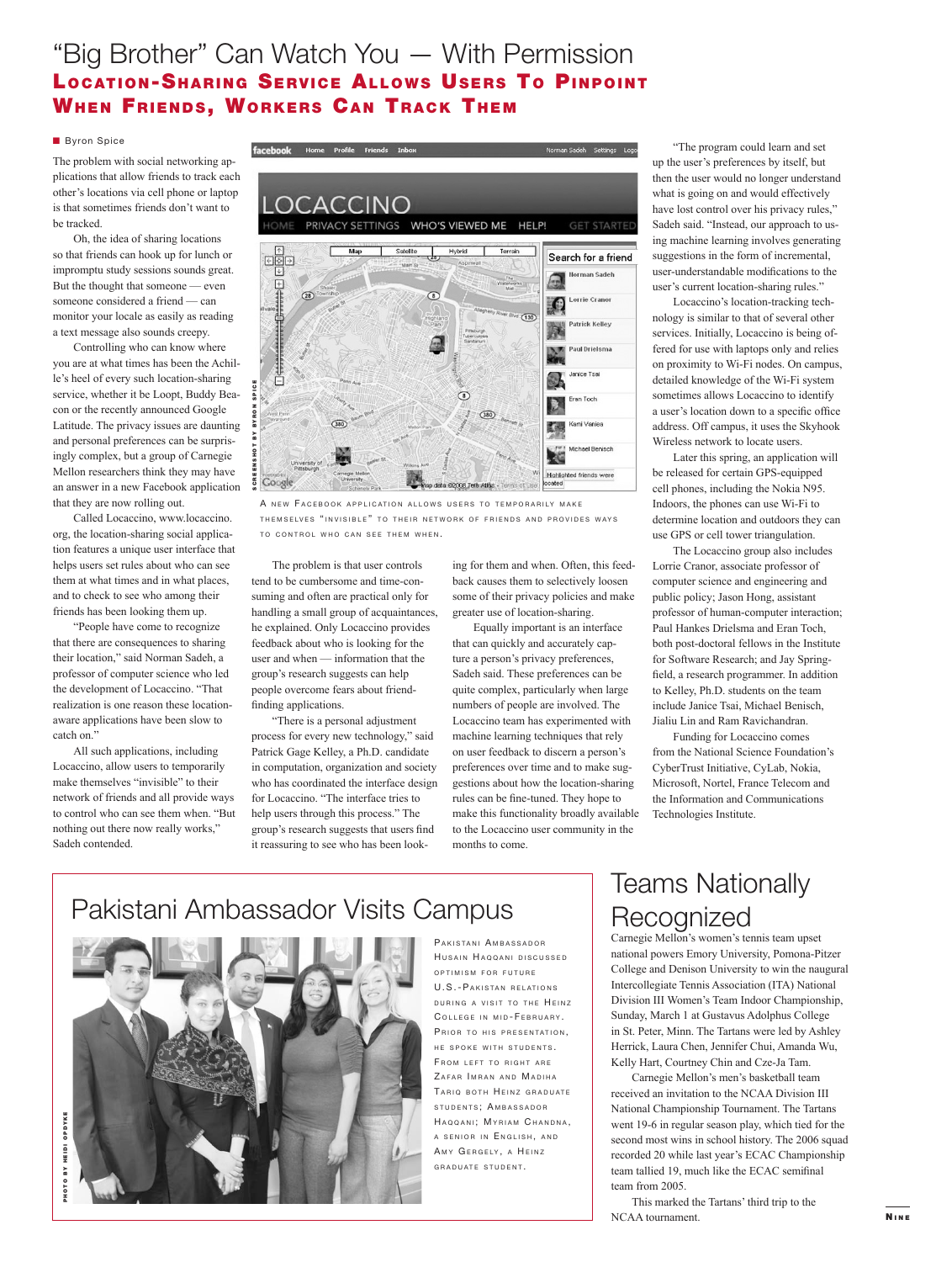### Record Number of Applications **Received**

Carnegie Mellon has received a record number of applications for undergraduate admission for the 2009–2010 school year. Numbers released Feb. 1 by the Office of Undergraduate Admission indicate that 22,780 applications have been received for 1,360 available seats. This marks an increase of 728 applications over the previous record of 22,052 applications, which the university received for the 2007–2008 school year. The university also reported a record number of early decision applications, which totaled 1,108 and were up 30 percent over last year.

 "I think our application numbers continue to confirm Carnegie Mellon's position as a recognized leader in education and research among the world's best institutions of higher education," said Mike Steidel, director of admission. "We're fortunate that in light of today's economic challenges, families continue to believe a high quality education is an excellent and worthy investment."

 Steidel noted that Carnegie Mellon's consistent recognition in the national media is often cited by students as an important reason for choosing to enroll at the university. He also attributed the rise in applications to an increase in the number of college applications per applicant and to the use of the Common Application, which streamlines the application process to major universities.

## Civil Rights Leaders Remembered



PITTSBURGH POSTMASTER JIM JOHNSTON II AND VICE PROVOST OF EDUCATION INDIRA NAIR UNVEILED ONE OF THE NEWLY RELEASED "CIVIL RIGHTS PIONEERS" COMMEMORATIVE STAMPS ON MONDAY, FEB. 23 AT THE MAGGIE MURPH CAFÉ. THE STAMP FEATURES MEDGAR EVERS AND FANNIE LOU HAMER AND IS ONE OF SIX STAMPS THAT PAYS HOMAGE TO THE SACRIFICES OF 12 CIVIL RIGHTS PIONEERS ON THE 100TH ANNIVERSARY OF THE FORMATION OF THE NAACP. THE EVENT, WHICH INCLUDED A POETRY READING BY CFA STUDENT LUCIA RODERIQUE AND WORDS FROM STUDENT DEVELOPMENT COORDINATOR M. SHERNELL SMITH, WAS PART OF CAMPUS ACTIVITIES CELEBRATING NATIONAL BLACK HISTORY MONTH.

## NEWS BRIEFS

#### Sign Up for the 8.5x11 News

In support of Carnegie Mellon's green initiative, the 8.5 x 11 News is now only available online (www.cmu.edu/news/news-notes/weekly/ index.shtml) and to email subscribers. There is no more paper edition, so sign up to receive the 8.5 x 11 in your e-mailbox every Thursday by contacting Abby Ross at abbyross@ andrew.cmu.edu. Be green and stay posted with the 8.5 x 11 News.

#### **Nugent Earns Chikio** Hayashi Award

Rebecca Nugent, a visiting assistant professor in the Statistics Department, has received the 2009 Chikio Hayashi Award from the International Federation of Classification Societies (IFCS). The award is given every two years to a promising researcher under the age of 35 who has contributed to the domains of classification, data analysis and related areas. She will ve the award at the IFCS Conference this month in Dresden, Germany.

 Nugent has co-authored papers in clustering/classification and medicine, and has been an invited speaker at several seminars and conferences in the United States and abroad. She has served as a board member, meeting organizer and session chair of the Classification Society of North America, and as a session chair for several Joint Statistical Meetings. She received a 2008 grant from the

Royal Society of Edinburgh for international collaboration in clustering.

 This semester Nugent is teaching Statistical Graphics and Visualization. She will join the faculty as an assistant teaching professor this fall. Among her various research interests are determining the importance or stability of clusters and the relationship between sleep and obesity in adults and adolescents.

#### **Disney Creates Pausch** Fellowship

The Walt Disney Company has announced the creation of the Disney Memorial Pausch Fellowship at Carnegie Mellon in recognition of the passion and energy Randy Pausch brought to his work at Carnegie Mellon and Walt Disney Imagineering.

 "Randy Pausch lived his life inspiring his students, colleagues and co-workers. Now, the vitality and energy he brought to his classroom lives on and serves as an inspiration to millions of people he never had the chance to meet," said Disney President and CEO Bob Iger. "We are proud to honor Randy's passion by supporting the innovators and dreamers of tomorrow with these fellowships."

 The Disney Memorial Pausch Fellowship will support two graduate students, one in the School of Computer Science and one in the College of Fine Arts. To mark Pausch's achievements, a specially themed medallion was placed in the Magic Kingdom at Walt Disney World and inscribed with words from his lecture: "Be good at something; it makes

you valuable. Have something to bring to the table, because that will make you more welcome."

#### Levin Appointed Director of Studio for Creative Inquiry

Artist and engineer Golan Levin has been appointed director of the Studio for Creative Inquiry. An associate professor of art, Levin will bring his extensive interdisciplinary experience in innovative art and technology to the leadership position at one of Carnegie Mellon's most progressive centers at the convergence of academia, cross-disciplinary practice and new art forms.

 Levin is interested in the exploration of new modes of reactive expression. His work explores the intersection of abstract communication and interactivity. Through performances, digital artifacts and virtual environments, often created with a variety of collaborators, Levin applies creative twists to digital technologies that highlight our relationship with machines and make visible our ways of interacting with each other.

 Levin's work has been exhibited at New York's New Museum of Contemporary Art, The Kitchen, the Neuberger Museum, and The Whitney Biennial; Ars Electronica in Linz, Austria; The Museum of Contemporary Art in Taipei, Taiwan; The InterCommunication Center in Tokyo, Japan; and the Zentrum für Kunst und Medientechnologie in Karlsruhe, Germany, among other venues.

#### Darwin Synthetic Interview Opens at Science Center

In honor of Charles Darwin's 200th birthday (Feb. 12, 1809) and the 150th anniversary of his book "On the Origin of Species (1859)," the Carnegie Science Center unveiled its Synthetic Interview with Darwin as a permanent exhibit Feb. 5.

 Synthetic Interview, a system that allows people to ask questions of a historical figure and receive answers from a videotaped actor portraying that individual, is a patented technology developed by Carnegie Mellon's Entertainment Technology Center. Questions answered by Darwin have been compiled through more than 1,000 interviews with students in local elementary, middle and high schools, and adults throughout Pittsburgh. More than 500 inquiries were collected and distilled into the 199 most frequently asked questions. Answers to these questions in Darwin's "own words" are drawn from a considerable body of knowledge, including his books, autobiography, and the thousands of digitized letters available through the Darwin Correspondence Project. The interview includes the opportunity to hear from 13 modern experts including scientists, paleontologists, philosophers, theologians, clergy and lawyers supporting the principles of evolution.

 Interested in learning more about Darwin? The Posner Memorial Collection has a copy of Darwin's "On the Origin of Species (1859)," that has been digitized and can be found online at http://posner.library.cmu.edu/. Posner/books/book.cgi?call=575.8\_D22\_1859.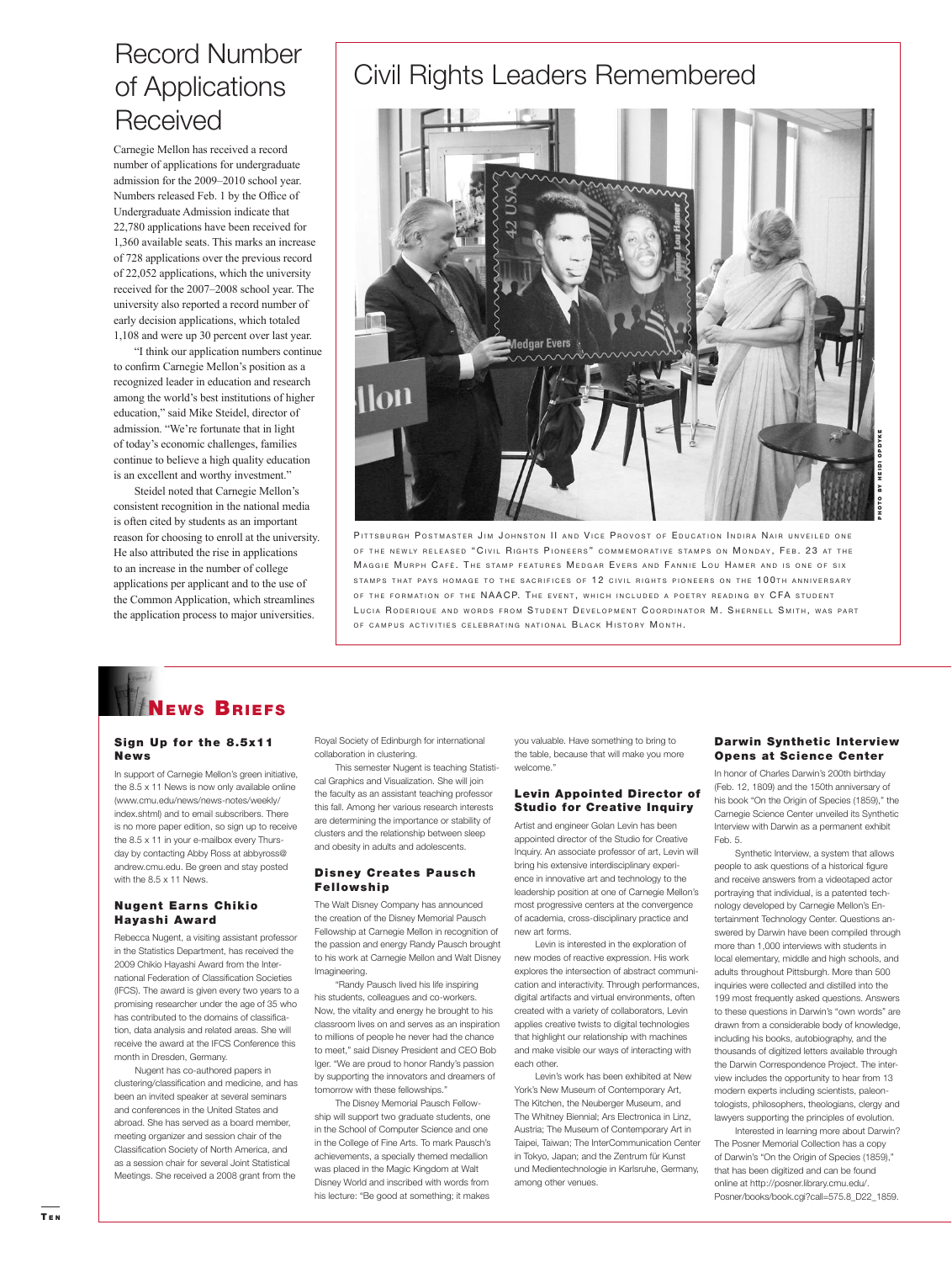### Dean of University Libraries Named Librarian of the Year

**Cindy Carroll** 



GLORIANA ST. CLAIR'S COMMITMENT TO SCHOLARSHIP AND SERVICE WILL BE RECOGNIZED DURING THE ASSOCIATION OF COLLEGE AND RESEARCH LIBRARIES' NATIONAL CONFERENCE IN MARCH.

Gloriana St. Clair, dean of University Libraries, is the 2009 Association of College and Research Libraries (ACRL) Academic/Research Librarian of the Year. The award recognizes an outstanding member of the library profession who has made a significant contribution to academic/research librarianship and library development. St. Clair will receive a \$5,000 award this month at the ACRL 14th National Conference in Seattle.

 "Gloriana St. Clair is deserving of this award on all counts. She epitomizes the Librarian-Leader-Scholar model through her long and notable career as an academic librarian, her contributions to ACRL and other professional organizations," said award committee Chair Robin Wagner, director of the

Gettysburg College Library. "She demonstrates a deep commitment to academic librarianship and has an extraordinary record of scholarship and service. She is among a handful of people who have been instrumental in reshaping our professional literature, setting high standards for scholarship and writing, while making the literature meaningful and accessible to both researchers and practitioners."

 St. Clair served as editor of three prestigious professional journals: College & Research Libraries (1990-96); Journal of Academic Librarianship (1996-2000); and portal: Libraries and the Academy (2000-03). In ACRL, she was a member of the College & Research Libraries' (C&RL) C&RL News, and Publications in Librarianship editorial boards, as well as the ACRL Publications Committee. She has authored and co-authored numerous articles and editorials, and provided mentoring on writing, research and publishing to a generation of scholar librarians. CONTINUED ON PAGE TWELVE

### **Motivated** "LAST LECTURE," "ASK FOR IT" **AMONG BOOKS FOR A BETTER LIFE**

#### **Kelly Solman**

Students at Carnegie Mellon will be the first to tell you they are inspired and motivated by the faculty here every day — inside and outside the classroom. From the lectures that challenge them to think in a new direction to the difficult project assignment that brings out their hidden talents and abilities.

 Accordingly, books written by two of our inspiring professors — Linda Babcock and the late Randy Pausch, also an alumnus — were nominated for a 2008 Books for a Better Life Award.

 Babcock's "Ask For It" was nominated in the Motivational category and Pausch's "The Last Lecture," co-written with alumnus Jeff Zaslow, was nominated — and won — in the Inspirational Memoir category.

 The winners were announced late last month at an awards ceremony in New York City hosted by NBC's Today co-anchor Meredith Vieira.

 "It is really gratifying to get emails, letters and even presents from readers who say that the book has literally changed their lives," Babcock said. "Readers have also told me that they are teaching their daughters to negotiate, so hopefully the next generation of women

will already know how to ask!"

 Babcock is the James M. Walton Professor of Economics at Carnegie Mellon's Heinz College and founder and faculty director of the Program for Research and Outreach on Gender Equity in Society (PROGRESS). Her book "Women Don't Ask," the precursor to "Ask For It," was named by Fortune Magazine as one of the 75 smartest business books of all time.

 A columnist for The Wall Street Journal, Zaslow (HS'80) attended Pausch's last lecture and penned a story that helped spark worldwide interest in it.

 "Sitting in the second row at his last lecture, I knew I was seeing something incredibly special. But that day, it was impossible to imagine the impact Randy would have," Zaslow explained. "The book is now in 42 languages. And tens of thousands of miles from Carnegie Mellon, countless people are saying their lives are better because of what Randy taught them. That is his legacy."

 The Books for a Better Life Awards, founded in 1996, have honored more than 400 self-improvement titles and raised more than \$1.5 million for the New York Chapter of the Multiple Sclerosis Society.

University Libraries has another copy from Charles J Rosenblooom, a former University **Trustee.** 

#### Science Center Honors Blum, Feiler, Narasimhan

Lenore Blum, Distinguished Career Professor of Computer Science, Peter Feiler, a senior member of the technical staff at the Software Engineering Institute, and Priya Narasimhan, associate professor of electrical and computer engineering, have been named winners of Carnegie Science Center Awards. Blum will receive the Catalyst Award, Feiler the Information Technology Award and Narasimhan the Emerging Female Scientist Award. An awards ceremony will take place May 9 at the Carnegie Music Hall.

#### CSO Compass Award Goes to Pethia

Richard D. Pethia, director of the Carnegie Mellon Software Engineering Institute (SEI) CERT Program has been named a recipient of the 2009 CSO Compass Award sponsored by CSO Magazine. The CSO Compass Award recognizes individuals for their leadership and ability to execute security strategy while bringing business value.

#### **Mitchell Appointed** Section Editor for Journal

Biological Sciences Professor Aaron Mitchell has been appointed a section editor for PLoS Pathogens, an open-access journal that publishes original research articles on pathogens, such as bacteria, fungi and viruses, and their interactions with their hosts. He will review and edit submitted papers that deal with fungal pathogenesis.

 Mitchell's research interests center on the mechanism by which fungi respond to their environments. His main focus is Candida albicans, the major invasive fungal pathogen of humans. He is carrying out research on the fungus's mechanisms of drug resistance in hopes of improving therapies for fungal infections.

 Before joining the Biological Sciences faculty in 2008, Mitchell was a professor of Microbiology at Columbia University Medical Center for 21 years and acting chair for three.

#### **Eberly Center Wins National Award**

The Eberly Center for Teaching Excellence has won a national award from the Professional and Organizational Development Network in Higher Education for a new section of their Web site called "Solve a Teaching Problem" at www.cmu.edu/teaching/. This resource identifies some of the common faculty "laments" that transcend discipline, student cohort, etc.; presents an array of potential reasons underlying the problem; and suggests strategies that could address the problems.

#### **Choi Receives Product Innovation Grant from Green Building Alliance**

Joonho Choi, a doctoral candidate in the School of Architecture, has been named the recipient of a \$20,000 Proof of Concepts Grant from the Green Building Alliance (GBA). The grant was awarded to Choi and his team as part of the GBA's Product Innovation Grants program for his work on the "smart thermostat" — a thermostat controlled by individualized bio-sensors. After a competitive selection process, Choi's proposal was one of five selected from a pool of 13 to receive funding. Choi's work is an example of a project that seeks to develop and introduce new and enhanced green building projects. The "smart thermostat" offers an energy saving solution while improving personal comfort. GBA grant funding will aid Choi in further developing the project in conjunction with Carnegie Mellon's Center for Building Performance and Diagnostics.

#### **Carnegie Mellon Among Most Visible on the Web**

The Cybermetrics Lab, part of the largest public research group in Spain, recently ranked Carnegie Mellon 15th in its 2009 Webometrics Ranking of World Universities. The rankings, published semiannually since 2004, are designed to convince academic and political communities of the importance of Web publication not only for dissemination of academic

knowledge, but also for measuring scientific activities, performance and impact. For more information: www.webometrics.info.

#### **CIT Announces Faculty Award Winners**

The College of Engineering has announced the recipients of its 2008-2009 faculty awards. The George Tallmann Ladd Research Award was given to Mohammad Islam of Materials Science & Engineering and Chemical Engineering, and David Ricketts of Electrical & Computer Engineering in recognition of their research, professional accomplishments and potential. Mechanical Engineering Professor William Messner received the Benjamin Richard Teare Teaching Award for his excellence in teaching, course development, leadership and contributions to curriculum development and implementation. The Philip L. Dowd Fellowship Award, which recognizes educational contributions and encourages the undertaking of an educational project, has been awarded to José Moura of Electrical & Computer Engineering. Vijayakumar Bhagavatula and Marios Savvides of Electrical & Computer Engineering received the Outstanding Research Award for their collaborative research. The Steven J. Fenves Award, which acknowledges significant contribution to systems research in areas relevant to the Institute for Complex Engineered Systems, has been awarded to James Antaki. For more on the awards, visit www.cit.cmu.edu/ faculty\_staff/faculty\_awards/index.html.